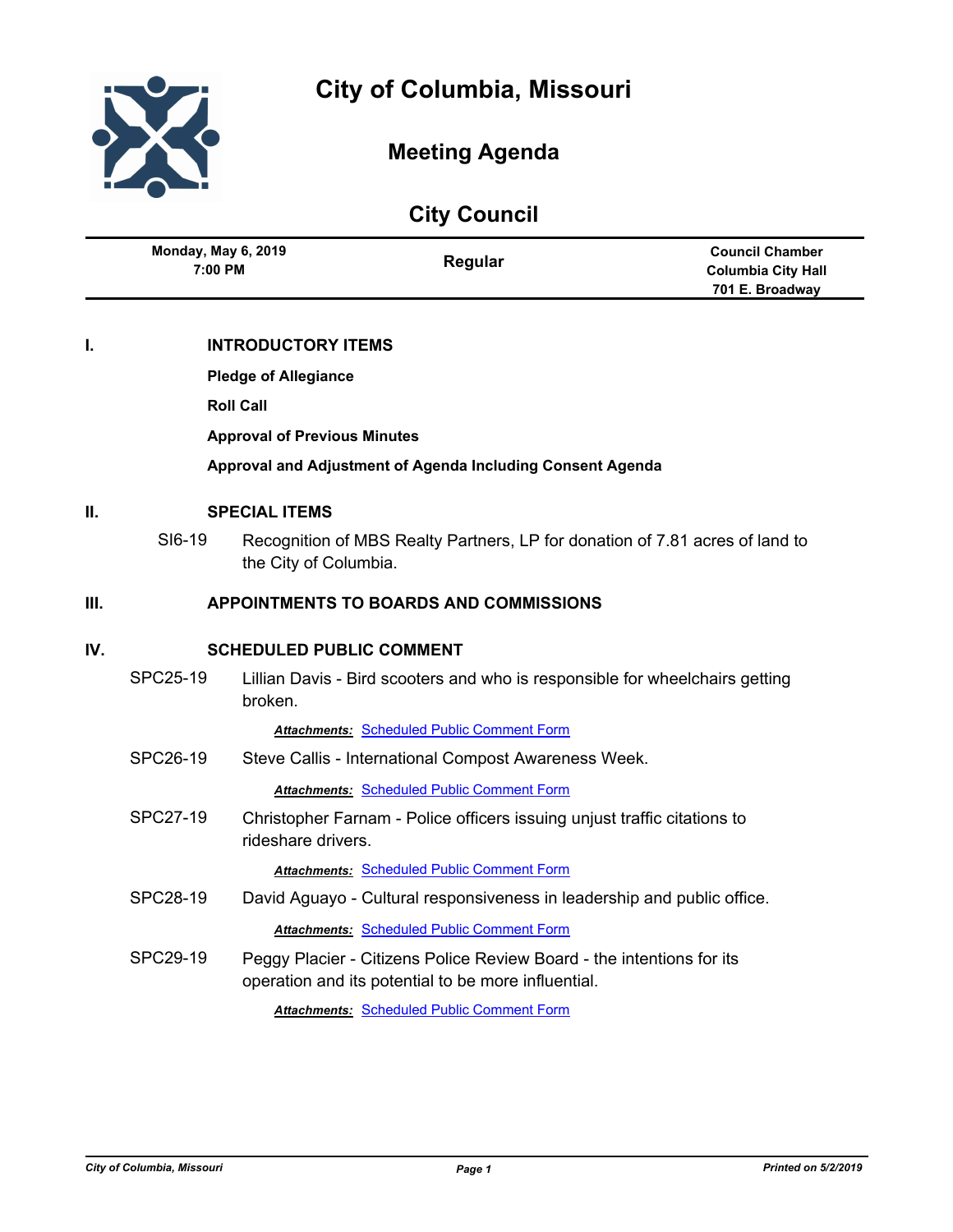## **V. PUBLIC HEARINGS**

PH17-19 Proposed construction of a sidewalk along the east side of McKee Street, between Orchard Lane and Nick Court.

**Recommended Action:** [Need Motion/Mayor Memo]

**Attachments: [Council Memo](http://gocolumbiamo.legistar.com/gateway.aspx?M=F&ID=009d29c2-2382-4eb9-8317-637ae9bb4c90.docx)** 

[Location Diagram](http://gocolumbiamo.legistar.com/gateway.aspx?M=F&ID=bd2e51b2-e0f1-437b-a88d-f101ce735f9f.pdf)

[Preliminary Design-REV](http://gocolumbiamo.legistar.com/gateway.aspx?M=F&ID=aa1ce079-d001-48b4-83fc-c38295ae54df.pdf)

PH18-19 Proposed replacement of the water distribution infrastructure along Ridgemont Road and Highridge Circle.

[Need Motion/Mayor Memo] *Recommended Action:*

**Attachments: [Council Memo](http://gocolumbiamo.legistar.com/gateway.aspx?M=F&ID=7126dace-55b2-493b-858e-828c133151ea.docx)** 

[Exhibit A - Diagram](http://gocolumbiamo.legistar.com/gateway.aspx?M=F&ID=15b1a86b-f04f-432b-902b-143628db8ffa.pdf)

[Exhibit B - Sign-In Sheet](http://gocolumbiamo.legistar.com/gateway.aspx?M=F&ID=e9344d1b-3aa5-4f4a-a506-0564f244942e.pdf)

B105-19 Appropriating funds for the replacement of the water distribution infrastructure along Ridgemont Road and Highridge Circle.

[2nd Read & Vote/Mayor Memo] *Recommended Action:*

**Attachments: [Council Memo](http://gocolumbiamo.legistar.com/gateway.aspx?M=F&ID=05e85bda-9305-44de-a024-9a077775f5ee.docx)** 

[Exhibit A](http://gocolumbiamo.legistar.com/gateway.aspx?M=F&ID=136258d9-adad-4a74-b234-ca72c2ceff1d.pdf)

[Exhibit B](http://gocolumbiamo.legistar.com/gateway.aspx?M=F&ID=293db536-3efc-44d9-8802-1515251212e9.pdf)

## **[Ordinance](http://gocolumbiamo.legistar.com/gateway.aspx?M=F&ID=b9c3f074-36ea-40fc-ac0c-6d3d8cfaad08.doc)**

PH19-19 Consider proposed options for Flat Branch Park Expansion Master Plan.

[See R71-19/Mayor Memo] *Recommended Action:*

**Attachments: [Council Memo](http://gocolumbiamo.legistar.com/gateway.aspx?M=F&ID=22573a88-4647-49e1-a726-039b5ec338fb.docx)** 

[Plans \(Options 1-4\)](http://gocolumbiamo.legistar.com/gateway.aspx?M=F&ID=ba074c57-ca73-48a0-8c59-cf8cbb7f3472.pdf)

[Option 4 - Gateway Plaza and Stream Details](http://gocolumbiamo.legistar.com/gateway.aspx?M=F&ID=11756f7f-c641-48bb-91d6-622908814837.pdf)

[Site Photos](http://gocolumbiamo.legistar.com/gateway.aspx?M=F&ID=db0fe0b1-d9fe-40a9-9a79-731218eba1ad.pdf)

[Correspondence from the Downtown Leadership Council](http://gocolumbiamo.legistar.com/gateway.aspx?M=F&ID=1c7ce25f-42f6-4270-a7fa-6a358de33e4d.pdf)

[Stevenson Parking Agreement Termination](http://gocolumbiamo.legistar.com/gateway.aspx?M=F&ID=63f6b313-0875-4f30-8f53-f1ac22cc97f3.pdf)

R71-19 Approving the "Flat Branch Park Expansion Master Plan."

**Recommended Action:** [Read & Vote/Mayor Memo]

**Attachments: [Council Memo](http://gocolumbiamo.legistar.com/gateway.aspx?M=F&ID=a50f45fc-b21b-4f4a-ad9e-347d2aec8c24.docx)** 

[Correspondence from the Downtown Leadership Council](http://gocolumbiamo.legistar.com/gateway.aspx?M=F&ID=2b00c1d0-22dc-4a56-a4a9-164a37cbbc42.pdf)

**[Resolution](http://gocolumbiamo.legistar.com/gateway.aspx?M=F&ID=aa5a2d85-a81b-4f6c-b19b-9c64f7425a58.doc)** 

[Exhibit A to Resolution](http://gocolumbiamo.legistar.com/gateway.aspx?M=F&ID=3971affb-7ad7-45f1-95c7-5c530f49e75a.pdf)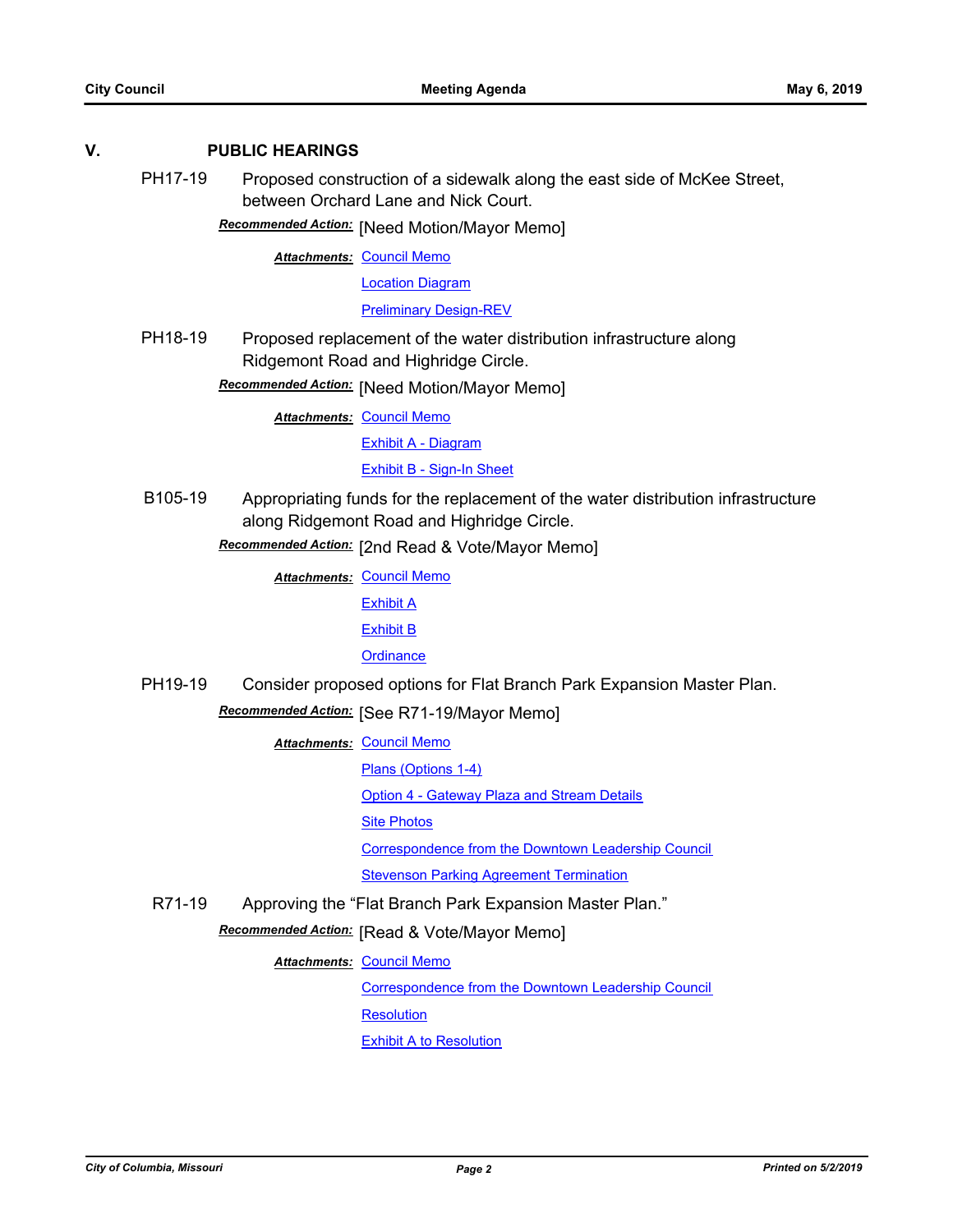PH20-19 Voluntary annexation of property located on the south side of St. Charles Road and south of Talon Road (5200, 5202 and 5210 E. St. Charles Road) (Case No. 113-2019).

Recommended Action: [See B112-19 under Intro & 1st Read/Mayor Memo]

**Attachments: [Council Memo](http://gocolumbiamo.legistar.com/gateway.aspx?M=F&ID=2f8fcdb6-60cc-4779-b74b-187230472e2b.docx)** [Locator Maps](http://gocolumbiamo.legistar.com/gateway.aspx?M=F&ID=b3819eb1-84bd-4cf0-b52c-38de04b3c3cb.pdf) [Zoning Graphic](http://gocolumbiamo.legistar.com/gateway.aspx?M=F&ID=55943072-934a-41dc-a143-93f10fa24f3b.pdf)

# **VI. OLD BUSINESS**

B99-19 Authorizing the issuance of Water and Electric System Revenue Bonds, Series 2019A.

[2nd Read & Vote/Mayor Memo] *Recommended Action:*

**Attachments: [Council Memo](http://gocolumbiamo.legistar.com/gateway.aspx?M=F&ID=54c57aee-e34f-4f91-a449-fe4190810800.docx) [Ordinance](http://gocolumbiamo.legistar.com/gateway.aspx?M=F&ID=892ab42a-a5ca-49b0-b92e-a89cba70d2e6.doc)** [Exhibit A to Ordinance](http://gocolumbiamo.legistar.com/gateway.aspx?M=F&ID=d8c50474-9baf-4fc4-af98-9e7d00d078a6.pdf) [Exhibit B to Ordinance](http://gocolumbiamo.legistar.com/gateway.aspx?M=F&ID=60ccd9d9-0ed1-4aa7-81c8-61c8dba479a2.pdf) [Exhibit C to Ordinance](http://gocolumbiamo.legistar.com/gateway.aspx?M=F&ID=56ad87c2-6e56-418d-b43f-a0ecfdbd35af.pdf)

B101-19 Approving the Final Plat of "Tandy's Addition Plat 2" located on the southwest corner of the College Avenue and Wilkes Boulevard intersection; granting a design adjustment relating to street right-of-way (Case No. 72-2019). (Requires approval by 2/3 of Council.)

Recommended Action: [2nd Read & Vote/Mayor Memo]

**Attachments: [Council Memo](http://gocolumbiamo.legistar.com/gateway.aspx?M=F&ID=197439e9-77ec-4e43-99f9-a639d357a56d.docx)** [Staff Report to Planning and Zoning Commmission](http://gocolumbiamo.legistar.com/gateway.aspx?M=F&ID=bdea55a9-2fea-4bd7-b7cf-5d8f7d5d1bb0.pdf) [Attachment to PZC Report-Design Adjustment Worksheet](http://gocolumbiamo.legistar.com/gateway.aspx?M=F&ID=95cec014-1da7-4a96-81f6-28e55ded79f6.pdf) [Attachment to PZC Report-Previously Approved Plat-Block 3, Tandys Addition](http://gocolumbiamo.legistar.com/gateway.aspx?M=F&ID=37a4d0e5-ec8b-4c90-9516-b2d181e494cc.pdf) [Locator Maps](http://gocolumbiamo.legistar.com/gateway.aspx?M=F&ID=0114cb68-e05e-4fb8-8f3f-51b4079bc533.pdf) [Final Plat](http://gocolumbiamo.legistar.com/gateway.aspx?M=F&ID=e48a091a-8f32-4075-bac9-c43284cb739c.pdf) [Excerpts from Minutes](http://gocolumbiamo.legistar.com/gateway.aspx?M=F&ID=3fe1144f-5dc0-4cc9-8a90-0c27e279129f.docx) **[Ordinance](http://gocolumbiamo.legistar.com/gateway.aspx?M=F&ID=1294644b-02a8-453c-b1f8-b3803e04c73e.doc)**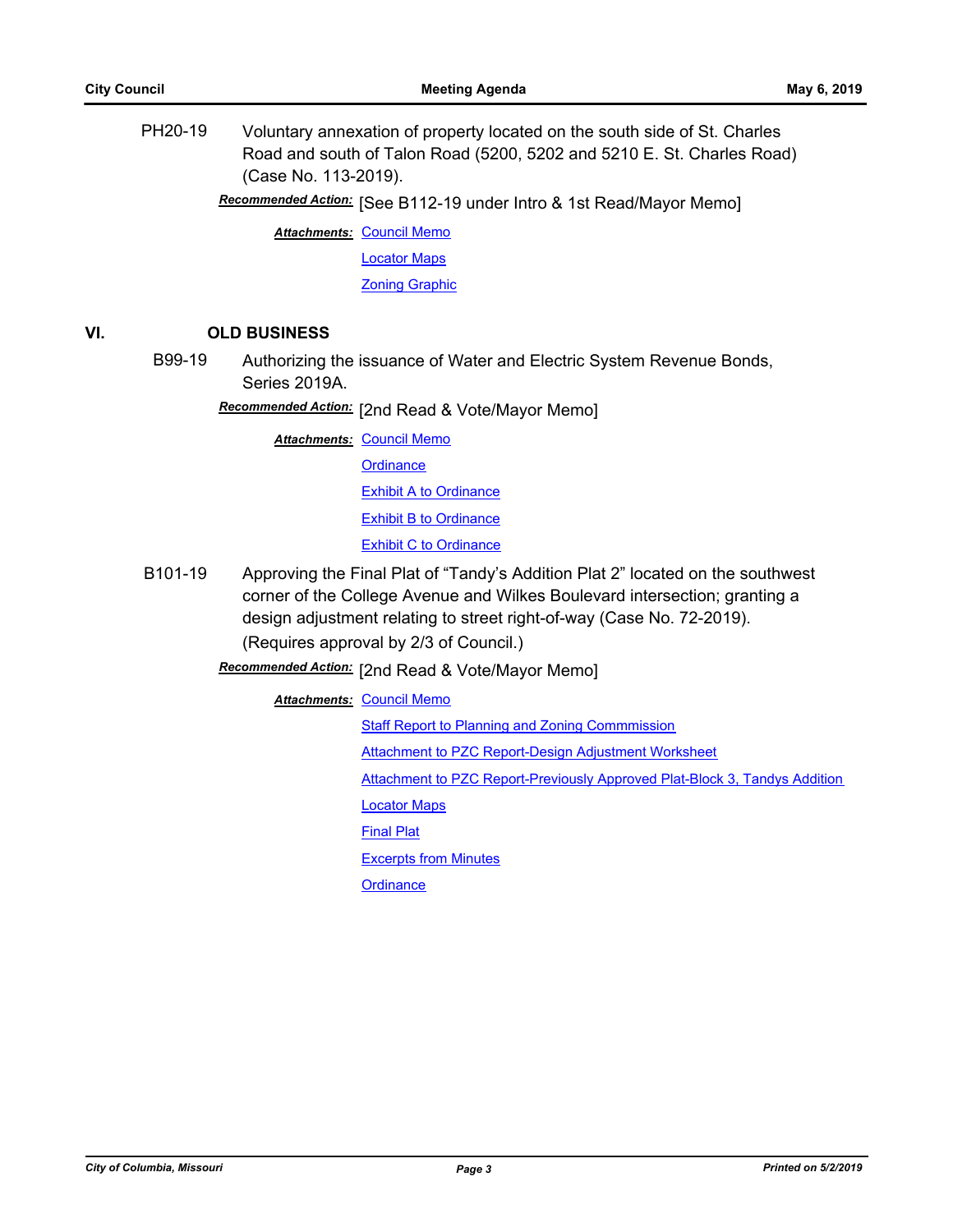## **VII. CONSENT AGENDA**

- B100-19 Rezoning property located on the southwest corner of the Vandiver Drive and Mexico Gravel Road intersection from District PD (Planned District) to District M-C (Mixed-Use Corridor District) (Case No. 71-2019).
	- Recommended Action: [2nd Read & Vote/Mayor Memo]

**Attachments: [Council Memo](http://gocolumbiamo.legistar.com/gateway.aspx?M=F&ID=e7eab857-e079-4951-8e8b-c5492cbb674d.docx)** [Staff Report to the Planning and Zoning Commission](http://gocolumbiamo.legistar.com/gateway.aspx?M=F&ID=e592624a-431e-4b8a-832a-812ee85a9ac3.docx) [Locator Maps](http://gocolumbiamo.legistar.com/gateway.aspx?M=F&ID=cace671a-e047-4b17-830e-6dfcd0149359.pdf) [Excerpts from Minutes](http://gocolumbiamo.legistar.com/gateway.aspx?M=F&ID=953b45e8-7918-4893-8fa8-0983a73c4a9f.docx) [Public Correspondence](http://gocolumbiamo.legistar.com/gateway.aspx?M=F&ID=2baaa11a-9e9d-40d0-8de6-bc1874bbcde3.pdf) **[Ordinance](http://gocolumbiamo.legistar.com/gateway.aspx?M=F&ID=b5270ef0-d77b-42cf-9828-c6843101cbc5.doc)** 

B102-19 Approving the Final Plat of "On The Ninth at Old Hawthorne, Plat No. 1-A" located on the east side of Bunker Loop and east of Old Hawthorne Drive West (Case No. 65-2019).

Recommended Action: [2nd Read & Vote/Mayor Memo]

**Attachments: [Council Memo](http://gocolumbiamo.legistar.com/gateway.aspx?M=F&ID=b711d60c-ee35-45e7-91b3-528c3a307a84.docx)** [Locator Maps](http://gocolumbiamo.legistar.com/gateway.aspx?M=F&ID=f800040b-1d4a-42c7-bd95-fecf827dbf67.pdf) [Final Plat](http://gocolumbiamo.legistar.com/gateway.aspx?M=F&ID=5b0b698c-cbb6-44ea-a3df-47a57855605d.pdf) [Previously Approved - On the Ninth PUD Plan](http://gocolumbiamo.legistar.com/gateway.aspx?M=F&ID=2ea5a46f-7ed5-4c56-acee-b2353830bc1b.pdf) [Previously Approved - On The Ninth At Old Hawthorne Plat No. 1](http://gocolumbiamo.legistar.com/gateway.aspx?M=F&ID=35bce2a5-8215-4a8c-b0c9-5b0a532c071a.pdf) **[Ordinance](http://gocolumbiamo.legistar.com/gateway.aspx?M=F&ID=53ca007f-060a-4c59-8277-bf55cc4eaecb.doc)** 

B103-19 Authorizing a memorandum of understanding with the Missouri Department of Social Services - MO HealthNet Division for Medicaid reimbursements as it relates to the provision of paratransit services to qualified individuals.

**Recommended Action:** [2nd Read & Vote/Mayor Memo]

**Attachments: [Council Memo](http://gocolumbiamo.legistar.com/gateway.aspx?M=F&ID=3b3b3f9f-e830-449e-bf07-8acda3e5fa7a.docx)** 

**[Ordinance](http://gocolumbiamo.legistar.com/gateway.aspx?M=F&ID=a31e3838-f46e-4063-91c8-5eece05c8be3.doc)** 

[Exhibit A to Ordinance](http://gocolumbiamo.legistar.com/gateway.aspx?M=F&ID=d7ee69bd-f27d-4df2-9a21-dc3ca7f430df.pdf)

B104-19 Authorizing an administrative services agreement with the Mid-Missouri Solid Waste Management District for administrative and grant coordination services.

Recommended Action: [2nd Read & Vote/Mayor Memo]

**Attachments: [Council Memo](http://gocolumbiamo.legistar.com/gateway.aspx?M=F&ID=5b48cc33-c3f3-4e36-8be8-1c5ad727ec1f.docx)** 

**[Ordinance](http://gocolumbiamo.legistar.com/gateway.aspx?M=F&ID=1bbe7286-0335-48cf-a310-6bd23d20c208.doc)** 

[Attachment A to Ordinance](http://gocolumbiamo.legistar.com/gateway.aspx?M=F&ID=7865dd58-fc78-4d3b-96c6-13cbd712f68a.pdf)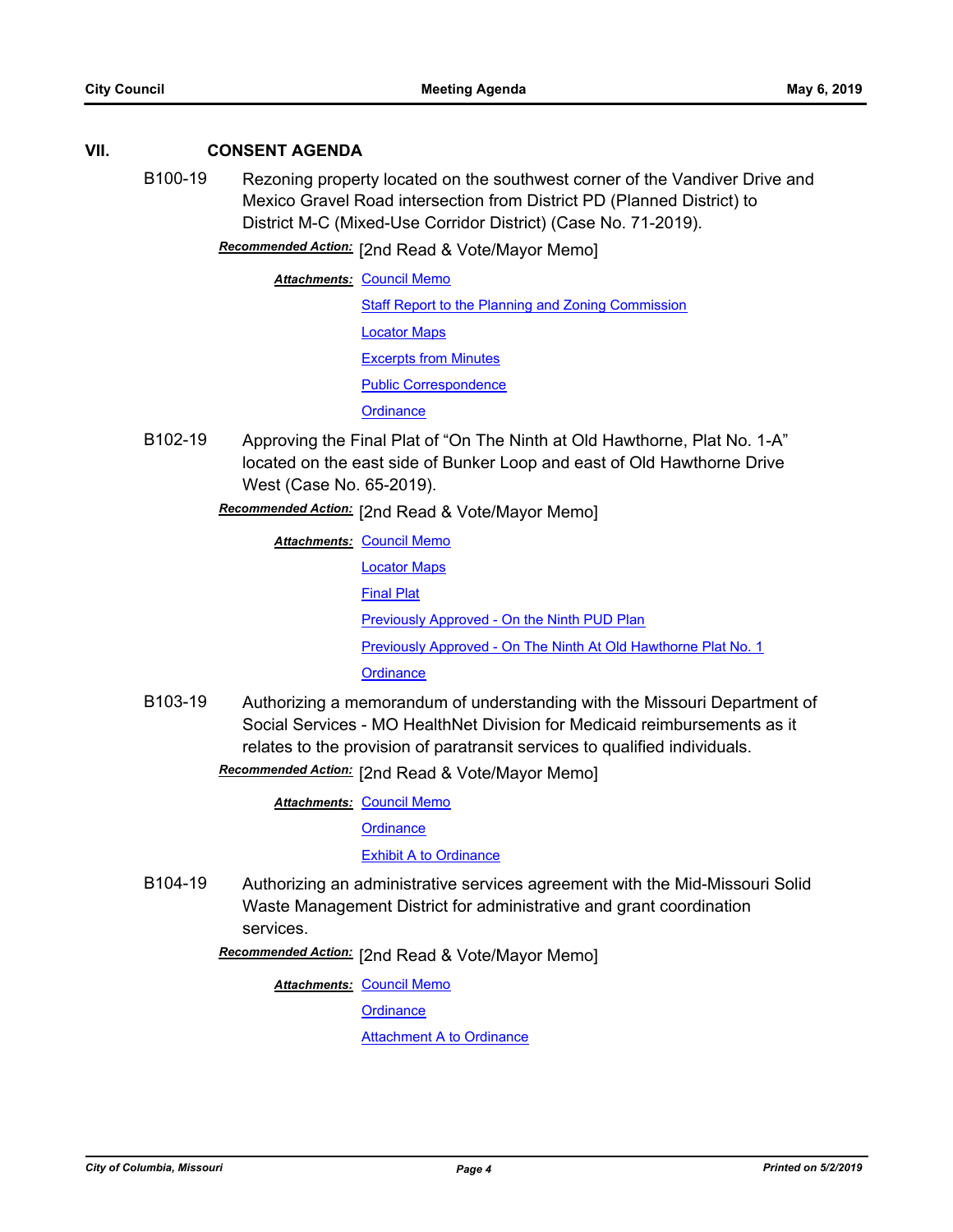B106-19 Authorizing a first amendment to commercial mobile radio service antenna agreement with Sprint Spectrum Realty Company, LLC, successor in interest to Sprint Spectrum L.P. (successor by merger with Alamosa Missouri Properties, LLC), relating to the lease of property and space on the Shepard Water Tower (1160 Cinnamon Hill Lane).

**Recommended Action:** [2nd Read & Vote/Mayor Memo]

**Attachments: [Council Memo](http://gocolumbiamo.legistar.com/gateway.aspx?M=F&ID=0cc52d09-663f-4ba5-a63b-c2203bda4518.docx)** 

**[Ordinance](http://gocolumbiamo.legistar.com/gateway.aspx?M=F&ID=ed122c97-3291-47d0-ac1e-cbc39c6402bd.doc)** 

#### [Exhibit A to Ordinance](http://gocolumbiamo.legistar.com/gateway.aspx?M=F&ID=7a4c2554-3190-4a79-85d1-93881da211eb.pdf)

B107-19 Amending Chapter 2 of the City Code to reduce the number of members on the Mayor's Council on Physical Fitness and Health.

Recommended Action: [2nd Read & Vote/Mayor Memo]

**Attachments: [Council Memo](http://gocolumbiamo.legistar.com/gateway.aspx?M=F&ID=df19530c-347c-4f7a-9588-ea5447c3d97c.docx)** 

**[Ordinance](http://gocolumbiamo.legistar.com/gateway.aspx?M=F&ID=8d6a0e02-69ef-4c0d-9d9d-c00ed418719a.doc)** 

B108-19 Authorizing a Memorandum of Understanding with the Missouri Department of Health and Senior Services for STD testing and treatment services.

**Recommended Action:** [2nd Read & Vote/Mayor Memo]

**Attachments: [Council Memo](http://gocolumbiamo.legistar.com/gateway.aspx?M=F&ID=4b21a5b8-0e38-44b9-bdbf-4ae7009b26ab.docx)** 

**[Ordinance](http://gocolumbiamo.legistar.com/gateway.aspx?M=F&ID=2f0eb459-bbec-4329-a2d7-b7f2dd7cbf6d.doc)** 

[Exhibit A to Ordinance](http://gocolumbiamo.legistar.com/gateway.aspx?M=F&ID=4ba871d6-d5c1-47f9-8f6c-0d84bbb44a46.pdf)

B109-19 Appropriating Share the Light funds for the purchase of dental supplies and training materials and tobacco cessation materials.

Recommended Action: [2nd Read & Vote/Mayor Memo]

**Attachments: [Council Memo](http://gocolumbiamo.legistar.com/gateway.aspx?M=F&ID=0984e809-25b4-481f-8a26-b300b6a224d3.docx)** 

**[Ordinance](http://gocolumbiamo.legistar.com/gateway.aspx?M=F&ID=1ae166e0-6e5b-42f4-ac1d-c7563672f8fd.doc)** 

B110-19 Appropriating funds for the redesign, printing, storage and distribution of the Convention and Visitors Bureau area guide.

Recommended Action: [2nd Read & Vote/Mayor Memo]

**Attachments: [Council Memo](http://gocolumbiamo.legistar.com/gateway.aspx?M=F&ID=810ba2a4-0a5d-477f-b336-bf42963fe403.docx)** 

#### **[Ordinance](http://gocolumbiamo.legistar.com/gateway.aspx?M=F&ID=071f6d34-7bd0-4b45-a439-2dc8640719a0.doc)**

B111-19 Appropriating funds received from the Community Foundation of Central Missouri to provide for reimbursement of the additional costs associated with temporary administrative assistance.

Recommended Action: [2nd Read & Vote/Mayor Memo]

**Attachments: [Council Memo](http://gocolumbiamo.legistar.com/gateway.aspx?M=F&ID=654b1e24-b261-4a85-84d7-140d2d7189fd.docx)** 

**[Ordinance](http://gocolumbiamo.legistar.com/gateway.aspx?M=F&ID=9eabe8a1-39c0-43e3-b38a-1ae42e736b4e.doc)**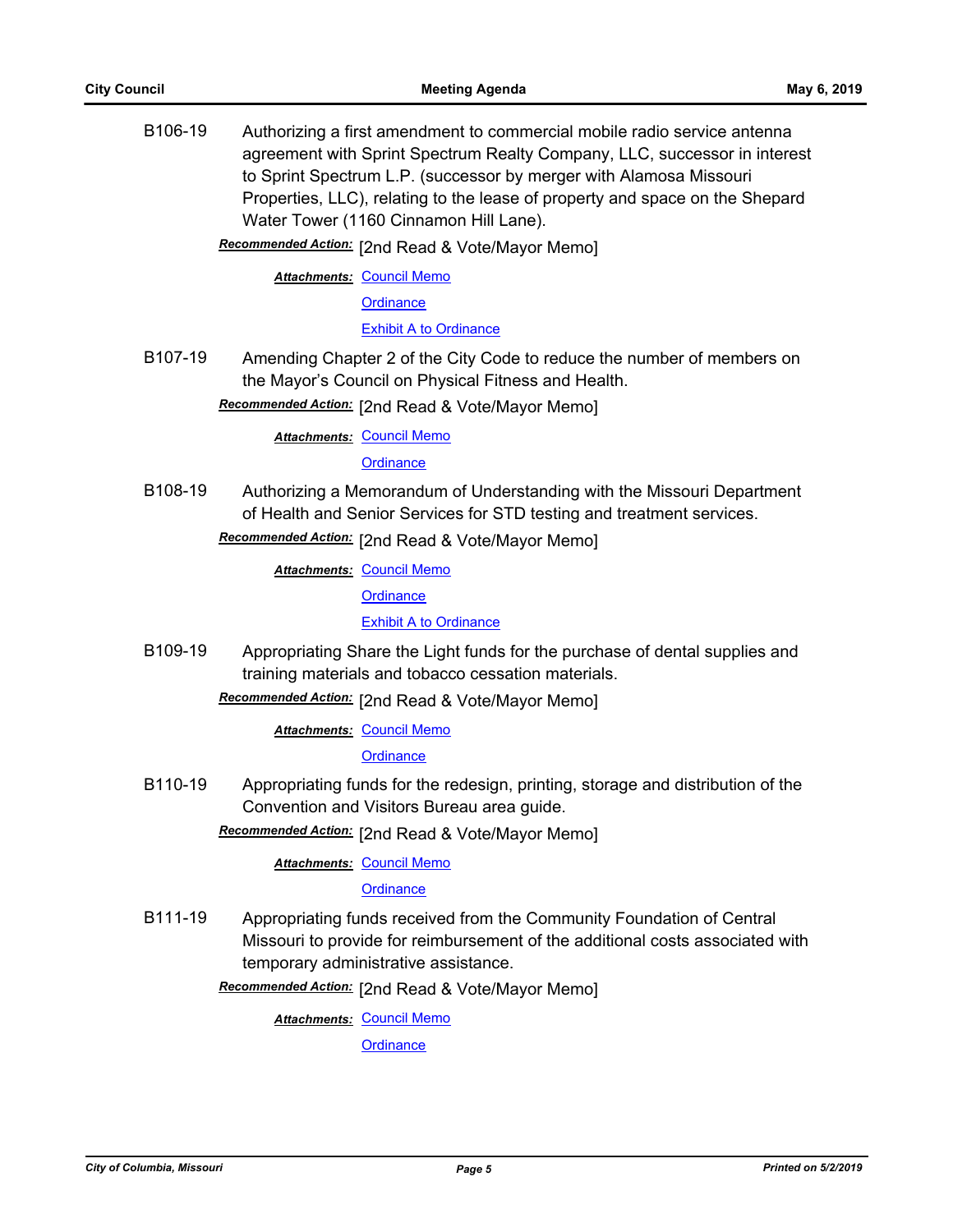R62-19 Setting a public hearing: proposed construction of the Shannon Place PCCE #22 Sanitary Sewer Improvement Project.

**Recommended Action: [Read & Vote/Mayor Memo]** 

**Attachments: [Council Memo](http://gocolumbiamo.legistar.com/gateway.aspx?M=F&ID=2c5b3a98-6c6c-43ad-a5f4-af73cdcba08c.docx)** 

[Diagram](http://gocolumbiamo.legistar.com/gateway.aspx?M=F&ID=7a22bc0e-8c61-48bb-aa60-662edbb1c6e3.pdf)

**[Resolution](http://gocolumbiamo.legistar.com/gateway.aspx?M=F&ID=1b648fbd-afd0-4c69-9a17-8dea9ee221cf.doc)** 

R63-19 Setting a public hearing: voluntary annexation of property located on the north side of St. Charles Road and approximately 400 feet west of Grace Lane (5305 E. St. Charles Road (Case No. 123-2019).

**Recommended Action:** [Read & Vote/Mayor Memo]

**Attachments: [Council Memo](http://gocolumbiamo.legistar.com/gateway.aspx?M=F&ID=18d488cc-615c-4cde-8177-5005f8bbd3a7.docx)** 

[Locator Maps](http://gocolumbiamo.legistar.com/gateway.aspx?M=F&ID=5ce79f1e-7aea-47e5-89bd-337fed007e7c.pdf) [Adjacent Zoning Graphic](http://gocolumbiamo.legistar.com/gateway.aspx?M=F&ID=534a1d4d-a359-456d-ae7f-05bd9a615bd4.pdf) **[Resolution](http://gocolumbiamo.legistar.com/gateway.aspx?M=F&ID=0f9c994e-3664-40cb-9719-2071a9af6aea.doc)** 

R64-19 Setting a public hearing: consider approval of the design concept proposed by artist Beth Nybeck for the Molly Bowden Neighborhood Policing Center Percent for Art Project.

**Recommended Action:** [Read & Vote/Mayor Memo]

**Attachments: [Council Memo](http://gocolumbiamo.legistar.com/gateway.aspx?M=F&ID=b2bc54c4-b39f-4d3b-9c63-3670253a8b6e.docx)** 

**[Percent for Art Design Proposal](http://gocolumbiamo.legistar.com/gateway.aspx?M=F&ID=0cab99ca-80d7-4dbc-b48e-8defbde14dd9.pdf)** 

**[Resolution](http://gocolumbiamo.legistar.com/gateway.aspx?M=F&ID=27d85034-9d8c-4e5c-8db7-893e7dcfd9f3.doc)** 

R65-19 Authorizing various Adopt a Spot agreements.

**Recommended Action: [Read & Vote/Mayor Memo]** 

**Attachments: [Council Memo](http://gocolumbiamo.legistar.com/gateway.aspx?M=F&ID=b03c0954-9e03-411b-bd79-854724eed3c1.docx)** 

[Adopt a Spot Agreements](http://gocolumbiamo.legistar.com/gateway.aspx?M=F&ID=56f142b1-9b73-4119-a916-f39790efc0e4.pdf)

**[Resolution](http://gocolumbiamo.legistar.com/gateway.aspx?M=F&ID=ab66f9f2-7d62-4447-adb1-a0ccceef1ca2.doc)** 

R66-19 Consenting to the issuance of a state license for the sale of intoxicating liquor to 260 Bar, LLC, d/b/a Brookside Poolside, located at 260 S. Tenth Street.

**Recommended Action:** [Read & Vote/Mayor Memo]

**Attachments: [Council Memo](http://gocolumbiamo.legistar.com/gateway.aspx?M=F&ID=14857f59-39b4-4c09-ad9c-509fced67c46.docx)** 

#### **[Resolution](http://gocolumbiamo.legistar.com/gateway.aspx?M=F&ID=8f0ad6c9-dae1-49bb-aa2a-9102a1f18d3c.doc)**

R67-19 Authorizing a first amendment to the social services provider agreement with Wilkes Boulevard United Methodist Church for homeless drop-in center services.

**Recommended Action:** [Read & Vote/Mayor Memo]

**Attachments: [Council Memo](http://gocolumbiamo.legistar.com/gateway.aspx?M=F&ID=5883d534-ff37-4efe-aca7-8ba79cd26ad5.docx)** 

**[Resolution](http://gocolumbiamo.legistar.com/gateway.aspx?M=F&ID=d2cf13f4-0b3a-4e41-8fa0-2af2af3c8356.doc)** 

**[Attachment A to Resolution](http://gocolumbiamo.legistar.com/gateway.aspx?M=F&ID=b904f853-129c-4ed1-b6f6-9133261bedd1.pdf)**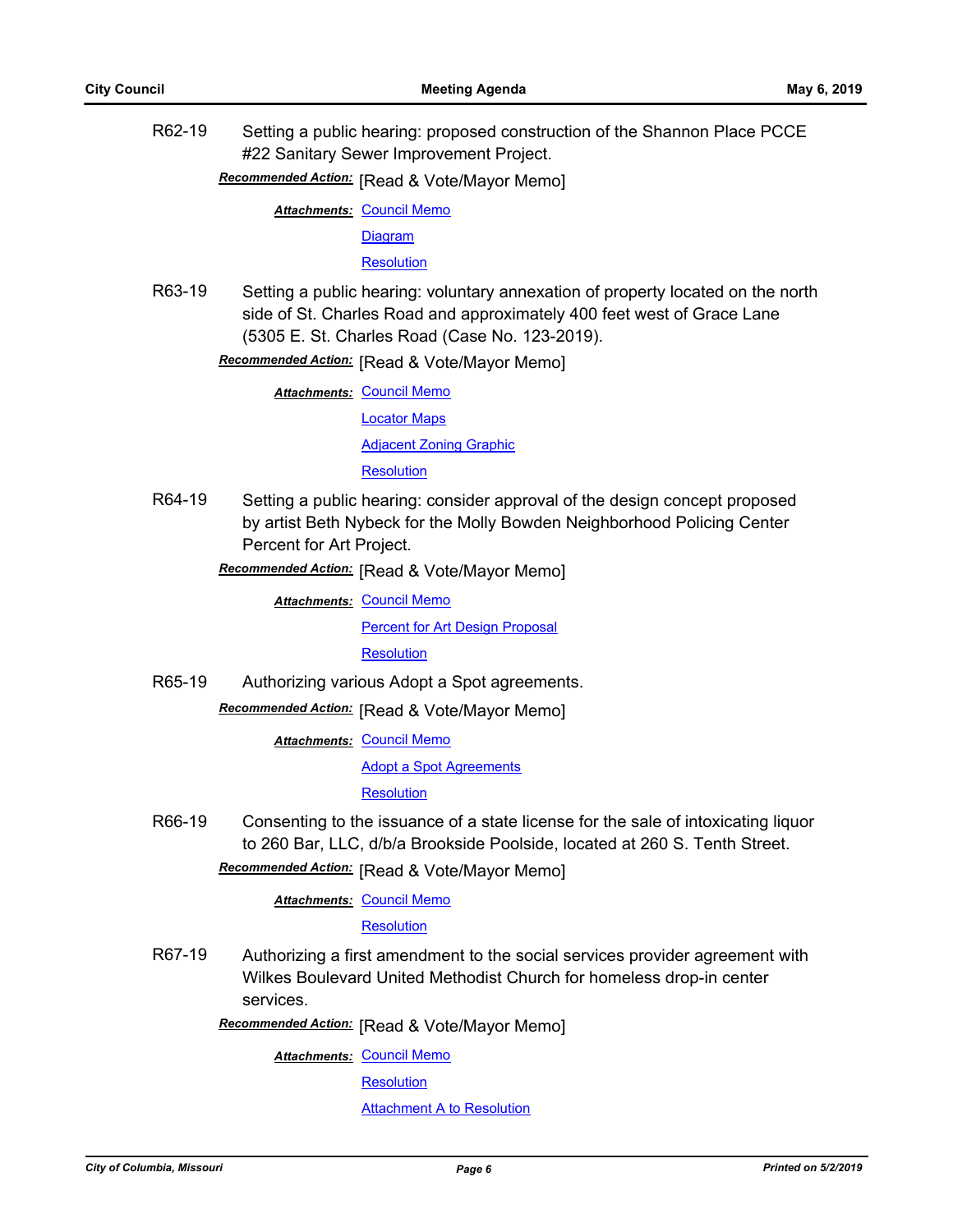R68-19 Authorizing a license agreement with Oldways Preservation and Exchange Trust, Inc. for the use of the "A Taste of African Heritage" (ATOAH) cooking and nutrition curriculum.

**Recommended Action:** [Read & Vote/Mayor Memo]

**Attachments: [Council Memo](http://gocolumbiamo.legistar.com/gateway.aspx?M=F&ID=e2509461-a7f7-48e2-a2d1-73e5540aec7c.docx)** 

**[Resolution](http://gocolumbiamo.legistar.com/gateway.aspx?M=F&ID=e298cc45-54c7-4873-8fe9-fc81af4e4eda.doc)** 

**[Exhibit A to Resolution](http://gocolumbiamo.legistar.com/gateway.aspx?M=F&ID=924083ef-0f90-4160-b4ef-1e700a7e82fc.pdf)** 

R69-19 Authorizing an agreement for professional services with Gabriel, Roeder, Smith & Company for actuarial services related to the administration of the City of Columbia Police and Firefighters Retirement Plans.

**Recommended Action:** [Read & Vote/Mayor Memo]

**Attachments: [Council Memo](http://gocolumbiamo.legistar.com/gateway.aspx?M=F&ID=dbde2c7d-1387-4628-b470-968c73c06991.docx)** 

**[Resolution](http://gocolumbiamo.legistar.com/gateway.aspx?M=F&ID=815d9589-75aa-4ec0-87ff-ed92176ae062.doc)** 

**[Attachment A to Resolution](http://gocolumbiamo.legistar.com/gateway.aspx?M=F&ID=f231a212-dbc0-4b1c-bb9b-b40e999c3d24.pdf)** 

R70-19 Authorizing staff to proceed with the preliminary design and expenditure of funds associated with the proposed construction of the Glenwood Avenue and Redbud Lane Private Common Collector Elimination Project (PCCE #25); directing that a public hearing be held upon completion of the preliminary plans.

**Recommended Action:** [Read & Vote/Mayor Memo]

**Attachments: [Council Memo](http://gocolumbiamo.legistar.com/gateway.aspx?M=F&ID=07d6657b-39a1-414d-8579-82c81f4c54bb.docx) [Diagram](http://gocolumbiamo.legistar.com/gateway.aspx?M=F&ID=f620b452-babb-4fd2-870e-31f3a0179e73.pdf) [Glenwood Petition](http://gocolumbiamo.legistar.com/gateway.aspx?M=F&ID=bc14b956-2fac-4826-8992-9089a5fea1a1.pdf)** [Redbud Petition](http://gocolumbiamo.legistar.com/gateway.aspx?M=F&ID=503257ab-2ec2-4530-b532-107eb2c39cb4.pdf) **[Resolution](http://gocolumbiamo.legistar.com/gateway.aspx?M=F&ID=01b846e1-db5a-4665-bce4-b9a1f4d2c364.doc)** 

**VIII. NEW BUSINESS**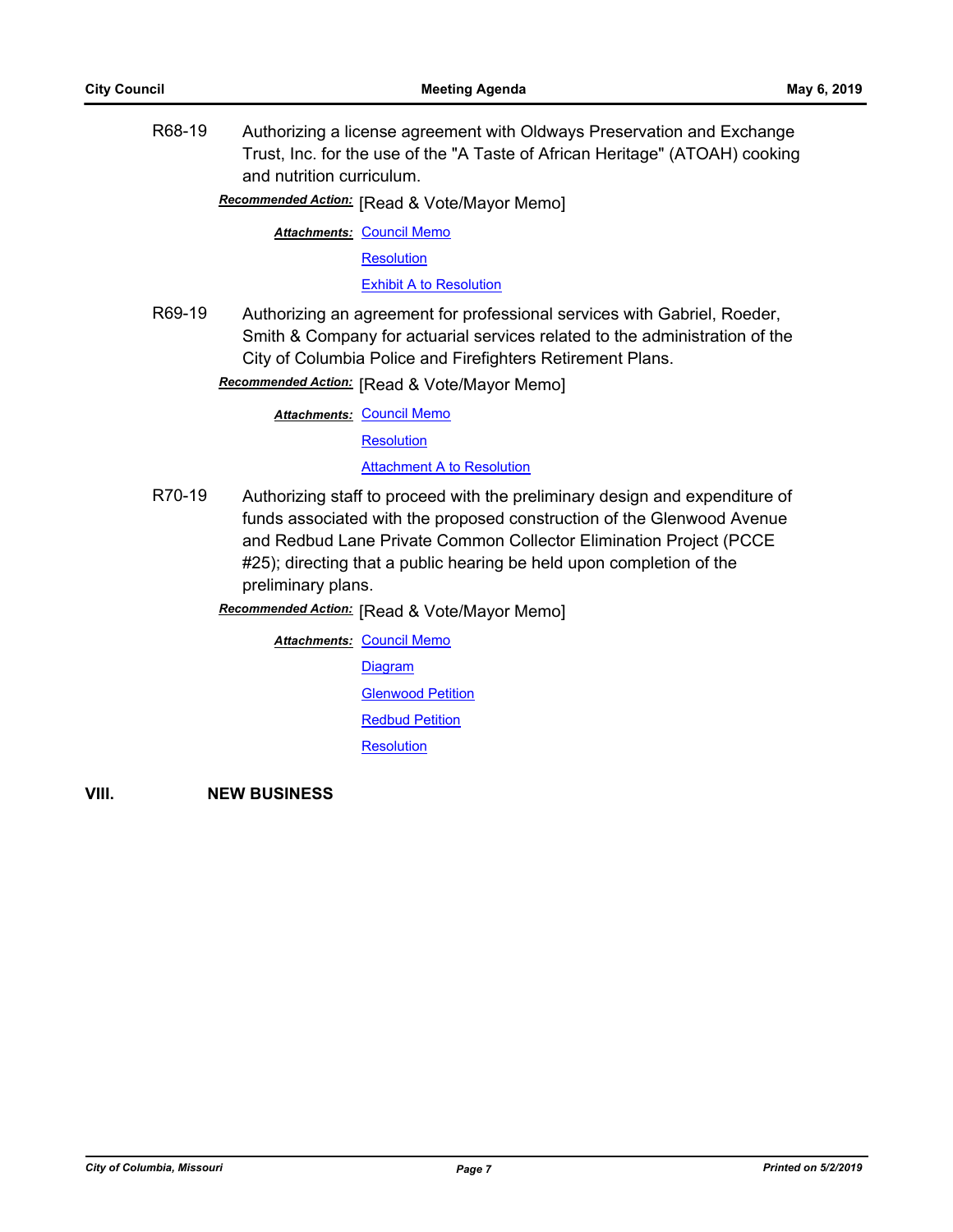## **IX. INTRODUCTION AND FIRST READING**

B112-19**\*\*** Voluntary annexation of property located on the south side of St. Charles Road and south of Talon Road (5200, 5202 and 5210 E. St. Charles Road); establishing permanent M-N District (Mixed Use-Neighborhood) and District M-C (Mixed Use-Corridor) zoning (Case No. 69-2019).

**Recommended Action:** [Intro & 1st Read/Mayor Memo]

**Attachments: [Council Memo](http://gocolumbiamo.legistar.com/gateway.aspx?M=F&ID=fa824535-97b8-4d1f-abeb-9a0bbc0d485b.docx)** 

[Staff Report to Planning and Zoning Commission](http://gocolumbiamo.legistar.com/gateway.aspx?M=F&ID=020a7dad-f220-46d8-9f5f-301c8600c9cb.pdf)

[Locator Maps](http://gocolumbiamo.legistar.com/gateway.aspx?M=F&ID=fa493d07-bdaf-4bd6-bede-3852d2b70259.pdf)

[Attachment to PZC Report-Application Letter](http://gocolumbiamo.legistar.com/gateway.aspx?M=F&ID=a1d53eb5-b56e-4c09-b4b2-4bffeef41c31.pdf)

[Attachment to PZC Report-Surrounding Zoning](http://gocolumbiamo.legistar.com/gateway.aspx?M=F&ID=9e12210b-1b39-48da-b280-e9b7490197ec.pdf)

[Attachment to PZC Report-East Columbia Stadium Blvd Pref Align-excerpt](http://gocolumbiamo.legistar.com/gateway.aspx?M=F&ID=b5c1ee5c-8653-4512-bab7-2d50469d4457.pdf)

[Excerpts from Minutes](http://gocolumbiamo.legistar.com/gateway.aspx?M=F&ID=44ff784a-3c2b-42f9-ac51-63e89cb16319.docx)

**[Ordinance](http://gocolumbiamo.legistar.com/gateway.aspx?M=F&ID=5f9a78fe-e3e8-4c1e-8f60-8dd6afbce77d.doc)** 

- B113-19**\*\*** Approving the PD Plan of "Bearfield Plaza Plat 1-B, Lot 1B-1" located northeast of the Grindstone Parkway and Bearfield Road intersection (Case No. 74-2019).
	- Recommended Action: [Intro & 1st Read/Mayor Memo]
		- **Attachments: [Council Memo](http://gocolumbiamo.legistar.com/gateway.aspx?M=F&ID=1baf90d1-d078-4f57-89dc-5f837f89c761.docx) [Staff Report to Planning and Zoning Commission](http://gocolumbiamo.legistar.com/gateway.aspx?M=F&ID=9876fac3-e01c-4901-955f-101a68274b31.docx)** [Locator Maps](http://gocolumbiamo.legistar.com/gateway.aspx?M=F&ID=25fbcc77-dfd9-41bf-8adf-da1695f01065.pdf) [PD Plan](http://gocolumbiamo.legistar.com/gateway.aspx?M=F&ID=19536975-7be7-4265-966a-3d9eb5412e95.pdf) [Attachment to PZC Report-Approved Statement of Intent](http://gocolumbiamo.legistar.com/gateway.aspx?M=F&ID=6d9f46dc-9c39-446e-ab62-ace34d2869c3.pdf) [Excerpts from Minutes](http://gocolumbiamo.legistar.com/gateway.aspx?M=F&ID=abdf0eb4-b793-4e8c-95fb-e2c64dc6c06d.docx) **[Ordinance](http://gocolumbiamo.legistar.com/gateway.aspx?M=F&ID=15b87e40-f054-4f9c-8c09-6384e93be352.doc)**
- B114-19**\*** Approving the Final Plat of "Bristol Ridge, Plat No. 1" located on the east side of Bearfield Road and approximately 1,400 feet north of Gans Road; authorizing performance contracts (Case No. 73-2019).

Recommended Action: [Intro & 1st Read/Mayor Memo]

**Attachments: [Council Memo](http://gocolumbiamo.legistar.com/gateway.aspx?M=F&ID=924ddfec-fc45-4d77-8ed7-a81fe9943fac.docx)** [Locator Maps](http://gocolumbiamo.legistar.com/gateway.aspx?M=F&ID=3e60b049-3db8-4ff9-9c5d-8133d9be6941.pdf) [Final Plat](http://gocolumbiamo.legistar.com/gateway.aspx?M=F&ID=152425b5-2354-4b40-9a04-ddd6751ab402.pdf) [Previously Approved-Bristol Ridge Preliminary Plat](http://gocolumbiamo.legistar.com/gateway.aspx?M=F&ID=8b78cc46-f9a1-4d8d-837c-813a282ae236.pdf) **[Ordinance](http://gocolumbiamo.legistar.com/gateway.aspx?M=F&ID=2b7a5160-092c-4895-bd2b-71b2e3afa93b.doc)** [Exhibit A to Ordinance](http://gocolumbiamo.legistar.com/gateway.aspx?M=F&ID=aeb37345-1280-43d6-be46-abb8e8a899d2.pdf) [Exhibit B to Ordinance](http://gocolumbiamo.legistar.com/gateway.aspx?M=F&ID=0bff8010-4032-49e4-8ce9-e873615ee045.pdf)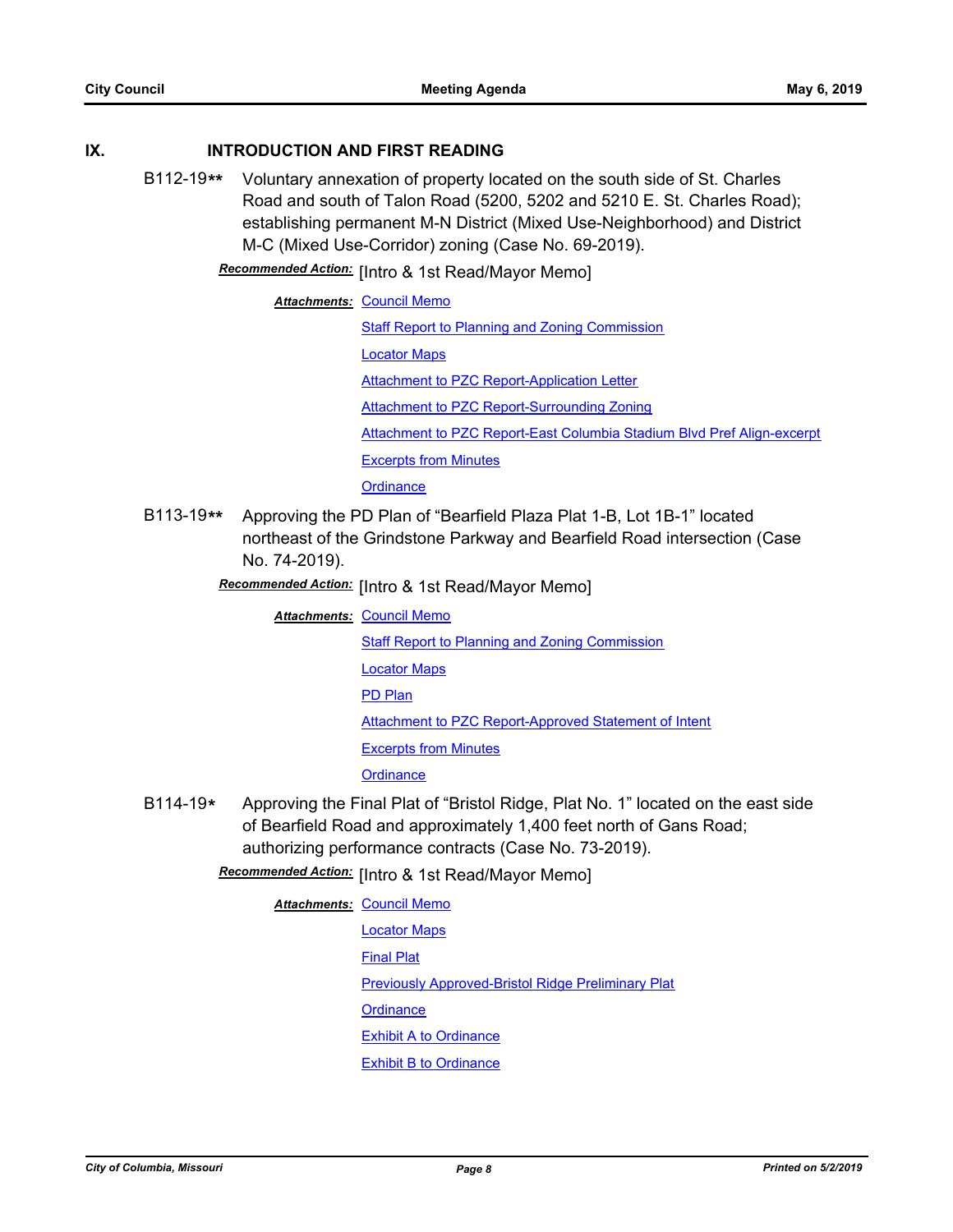- B115-19**\*** Changing the name of "Baxley Court" to "Baxley Drive" (Case No. 87-2019). Recommended Action: [Intro & 1st Read/Mayor Memo]
	- **Attachments: [Council Memo](http://gocolumbiamo.legistar.com/gateway.aspx?M=F&ID=1b2a6f64-bfe2-4d18-b5e8-1966cd2a901d.docx)** 
		- [Locator Maps](http://gocolumbiamo.legistar.com/gateway.aspx?M=F&ID=c3a7f570-679c-43a2-a15c-e167b87566f0.pdf)
			- [Application Letter](http://gocolumbiamo.legistar.com/gateway.aspx?M=F&ID=369e4f33-1b05-4b92-89dd-6b799d80c6b5.pdf)
			- [Adjacent Owner Approval](http://gocolumbiamo.legistar.com/gateway.aspx?M=F&ID=b8734585-95dd-40c8-a08b-01d78058139d.pdf)

[Previously Approved-Bristol Lake Plat 1](http://gocolumbiamo.legistar.com/gateway.aspx?M=F&ID=c49d2ee2-4606-487d-a395-229a4d51891a.pdf)

[Previously Approved-Bristol Ridge Preliminary Plat](http://gocolumbiamo.legistar.com/gateway.aspx?M=F&ID=8a01352b-3cfa-4dcf-a444-4001209d8c83.pdf)

**[Ordinance](http://gocolumbiamo.legistar.com/gateway.aspx?M=F&ID=555ba60c-864a-4150-bfc2-be37037f928e.doc)** 

B116-19**\*** Authorizing an annexation agreement with Kenneth A. Stauffer for property located on the south side of Mexico Gravel Road and west of Lake of the Woods Road (5704 E. Mexico Gravel Road) (Case No. 94-19).

**Recommended Action:** [Intro & 1st Read/Mayor Memo]

**Attachments: [Council Memo](http://gocolumbiamo.legistar.com/gateway.aspx?M=F&ID=574fb7a2-e695-46f6-af8e-2d89e0a5a3ce.docx)** 

[Locator Maps](http://gocolumbiamo.legistar.com/gateway.aspx?M=F&ID=86b8fdc6-b700-438f-9e0c-e10bf7d07fd4.pdf)

[Correspondence from Boone County Regional Sewer District](http://gocolumbiamo.legistar.com/gateway.aspx?M=F&ID=08d27817-4a45-4fa2-9536-09ae2bffa0fc.pdf)

**[Ordinance](http://gocolumbiamo.legistar.com/gateway.aspx?M=F&ID=0cb6beb2-854c-4ddc-a9a2-fe628e124af6.doc)** 

**[Exhibit A to Ordinance](http://gocolumbiamo.legistar.com/gateway.aspx?M=F&ID=9f99a86e-e0b7-42c0-812e-490a9d62994f.pdf)** 

B117-19**\*** Accepting a conveyance for tree preservation easement purposes from Christian Fellowship Church of Columbia, Missouri, Inc.

Recommended Action: [Intro & 1st Read/Mayor Memo]

**Attachments: [Council Memo](http://gocolumbiamo.legistar.com/gateway.aspx?M=F&ID=8b6ef457-d2fe-44b8-b485-92a5bdc3ae79.docx)** 

**[Ordinance](http://gocolumbiamo.legistar.com/gateway.aspx?M=F&ID=917fe8a0-1cdc-41e5-9a47-fedcda7452ee.doc)** 

[Attachment A to Ordinance](http://gocolumbiamo.legistar.com/gateway.aspx?M=F&ID=a5e62903-3b6b-4b79-82e2-194dfd544c07.pdf)

B118-19**\*** Authorizing an intergovernmental cooperation agreement with The Curators of the University of Missouri for integrated shuttle bus service on campus.

Recommended Action: [Intro & 1st Read/Mayor Memo]

**Attachments: [Council Memo](http://gocolumbiamo.legistar.com/gateway.aspx?M=F&ID=9f3951b8-138f-4996-a47e-2369b16c23ea.docx)** 

**[Ordinance](http://gocolumbiamo.legistar.com/gateway.aspx?M=F&ID=c29ff60a-3436-48bc-bff3-39b1ea2716eb.doc)** 

## [Exhibit A to Ordinance](http://gocolumbiamo.legistar.com/gateway.aspx?M=F&ID=3cc81dfc-d7b7-478a-88f3-cfbeb1a888bc.pdf)

B119-19**\*** Authorizing a right of use license permit with Stephens College for the construction, installation, maintenance and operation of signage on the pedestrian bridge located over a portion of the East Broadway right-of-way.

**Recommended Action:** [Intro & 1st Read/Mayor Memo]

**Attachments: [Council Memo](http://gocolumbiamo.legistar.com/gateway.aspx?M=F&ID=0c8a4126-0e17-412d-95cd-a200657a5e71.docx)** 

**[Ordinance](http://gocolumbiamo.legistar.com/gateway.aspx?M=F&ID=9d163d13-bd40-4206-ab11-2396966f7075.doc)** 

**[Attachment A to Ordinance](http://gocolumbiamo.legistar.com/gateway.aspx?M=F&ID=2ae93c2d-a1f1-4bbc-a1f9-105f6cd81494.pdf)**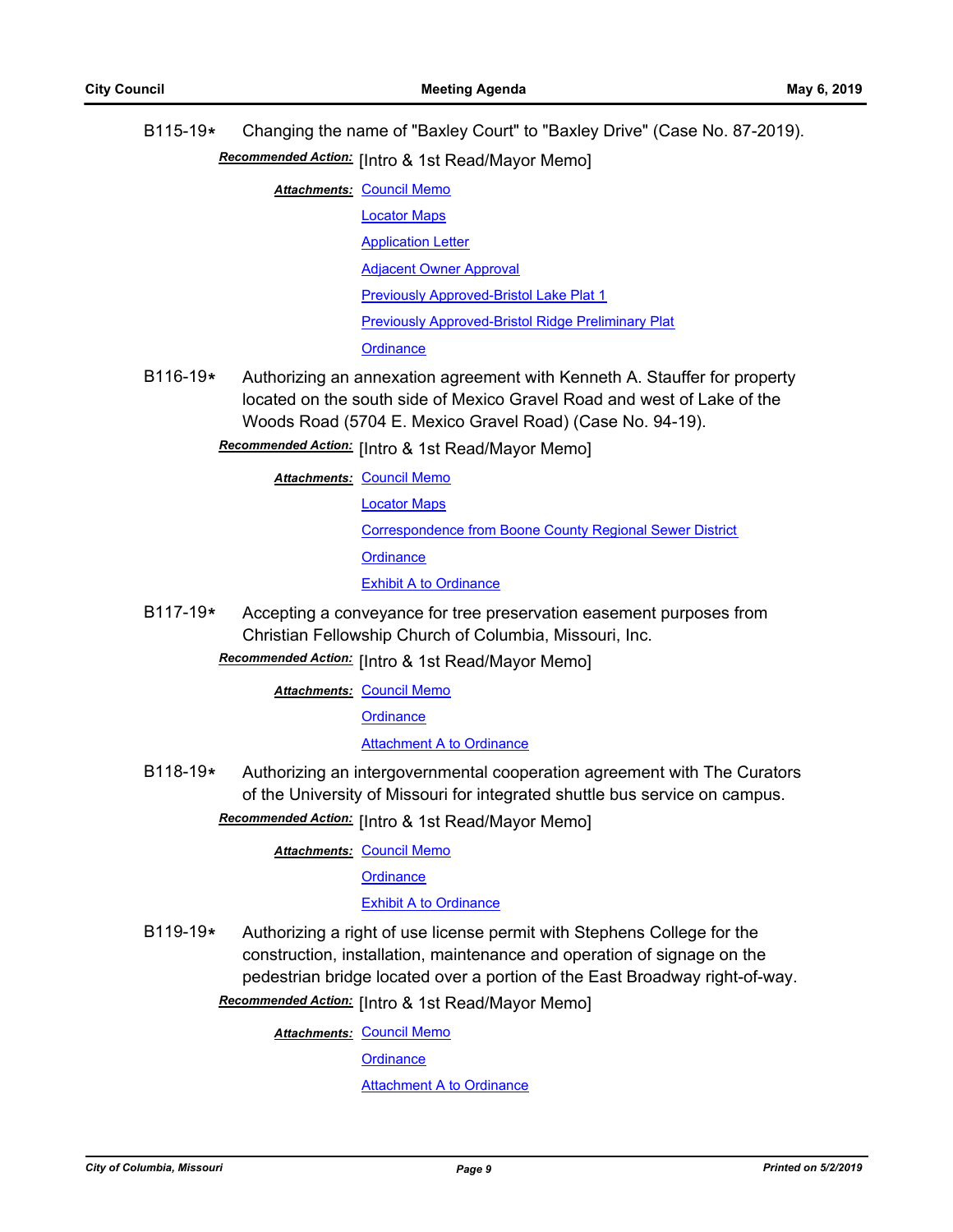B120-19**\*** Authorizing a right of use permit with Missouri Network Alliance, LLC, d/b/a Bluebird Network, for the installation and maintenance of fiber optic cable within portions of the Stadium Boulevard, Worley Street and Old Highway 63 rights-of-way.

Recommended Action: [Intro & 1st Read/Mayor Memo]

**Attachments: [Council Memo](http://gocolumbiamo.legistar.com/gateway.aspx?M=F&ID=4972dc80-2835-4d94-96bd-c7c5ea44c08b.docx)** 

**[Ordinance](http://gocolumbiamo.legistar.com/gateway.aspx?M=F&ID=5dcdbe39-9264-4649-a36e-52893aea4ce9.doc)** 

[Attachment A to Ordinance](http://gocolumbiamo.legistar.com/gateway.aspx?M=F&ID=102b70cb-5b2d-4d62-a609-958f46ed072b.pdf)

B121-19**\*** Amending the FY 2019 Annual Budget by appropriating funds to provide for limited Go COMO transportation services on Saturdays and three (3) University of Missouri home football games.

Recommended Action: [Intro & 1st Read/Mayor Memo]

**Attachments: [Council Memo](http://gocolumbiamo.legistar.com/gateway.aspx?M=F&ID=9f810fc0-a2d9-4eb4-a91f-7b6549cd3660.docx)** 

**[Ordinance](http://gocolumbiamo.legistar.com/gateway.aspx?M=F&ID=b263121d-82b8-4344-b893-1ebdaea3cfcd.doc)** 

B122-19**\*** Amending Chapter 2 of the City Code as it relates to membership and attendance requirements, and duties and responsibilities of the Youth Advisory Council.

Recommended Action: [Intro & 1st Read/Mayor Memo]

**Attachments: [Council Memo](http://gocolumbiamo.legistar.com/gateway.aspx?M=F&ID=3bfe06cd-a74f-4b30-81af-146128fd5516.docx)** 

**[Ordinance](http://gocolumbiamo.legistar.com/gateway.aspx?M=F&ID=3f3eb477-9814-4b65-8198-1a5d2e90391d.doc)** 

B123-19 Amending Chapter 27 of the City Code to establish a water rate structure for community food gardens.

Recommended Action: [Intro & 1st Read/Mayor Memo]

**Attachments: [Council Memo](http://gocolumbiamo.legistar.com/gateway.aspx?M=F&ID=8ff67ce1-47e7-4a2a-a779-6316be4b747f.docx)** 

**[Ordinance](http://gocolumbiamo.legistar.com/gateway.aspx?M=F&ID=3b878cf0-41bb-4580-99e3-8a33eb2fc333.doc)** 

B124-19**\*** Amending Chapter 27 of the City Code as it relates to winter average consumption water rates.

Recommended Action: [Intro & 1st Read/Mayor Memo]

**Attachments: [Council Memo](http://gocolumbiamo.legistar.com/gateway.aspx?M=F&ID=a73429d4-46a9-4cb1-b18f-699cfe751c22.docx)** 

**[Ordinance](http://gocolumbiamo.legistar.com/gateway.aspx?M=F&ID=0ce515b5-da99-4eaa-85c4-f767077ccf79.doc)** 

B125-19**\*** Authorizing an electronic signature agreement with the United States Environmental Protection Agency in compliance with the Risk Management Plan (RMP) Rule of the Clean Air Act as it relates accident prevention and emergency response practices at the McBaine Water Treatment Plant. **Recommended Action:** [Intro & 1st Read/Mayor Memo]

**Attachments: [Council Memo](http://gocolumbiamo.legistar.com/gateway.aspx?M=F&ID=869ef91b-ee4d-496f-9afe-8ceb7c8e3b2c.docx)** 

**[Ordinance](http://gocolumbiamo.legistar.com/gateway.aspx?M=F&ID=4a2ed54a-8223-4aeb-b393-1b3706e942ae.doc)** 

[Exhibit A to Ordinance](http://gocolumbiamo.legistar.com/gateway.aspx?M=F&ID=56f87656-b430-43cc-be78-d695fa15f218.pdf)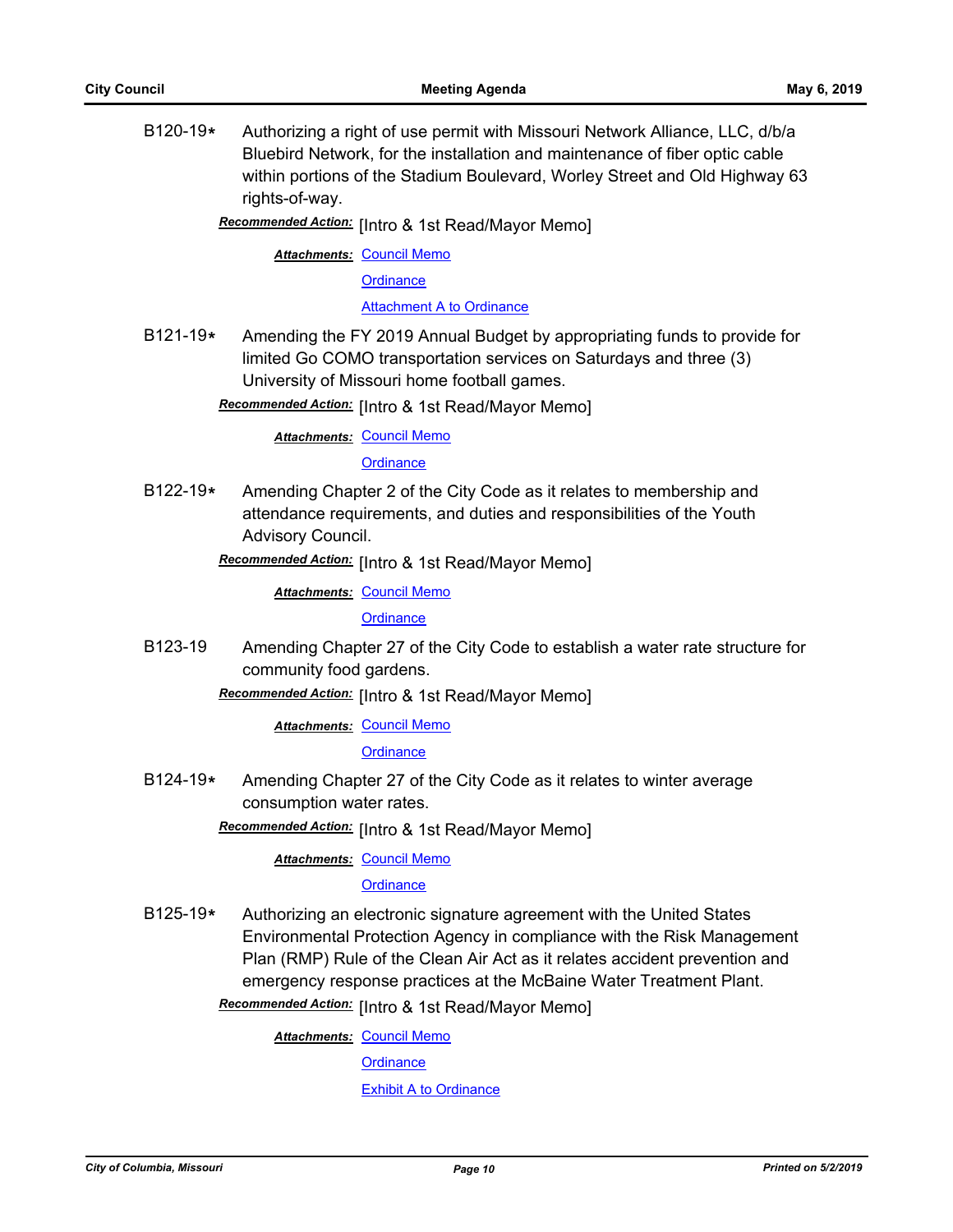B126-19**\*** Accepting conveyances for sewer purposes; accepting Stormwater Management/BMP Facilities Covenants.

**Recommended Action:** [Intro & 1st Read/Mayor Memo]

**Attachments: [Council Memo](http://gocolumbiamo.legistar.com/gateway.aspx?M=F&ID=31e974f0-a98c-467d-98c3-72a919d1319b.docx)** 

**[Ordinance](http://gocolumbiamo.legistar.com/gateway.aspx?M=F&ID=e0bab88a-3225-416e-bfaf-6a438e7602d6.doc)** 

- B127-19**\*** Authorizing a first amendment to the facility usage agreement with The Curators of the University of Missouri for the development and construction of a cross country course and associated amenities at the Gans Creek Recreation Area.
	- **Recommended Action:** [Intro & 1st Read/Mayor Memo]

**Attachments: [Council Memo](http://gocolumbiamo.legistar.com/gateway.aspx?M=F&ID=b8c01ac7-c992-46d5-b6a0-cc889c3a3e13.docx)** 

**[Ordinance](http://gocolumbiamo.legistar.com/gateway.aspx?M=F&ID=186b73ec-ee83-4071-83aa-a8b9cd69fe8b.doc)** 

[Exhibit A to Ordinance](http://gocolumbiamo.legistar.com/gateway.aspx?M=F&ID=c45053ac-5394-4767-af8d-d73fc7c1c27c.pdf)

B128-19**\*** Authorizing an inspections participation agreement with the Missouri Department of Health and Senior Services for the summer food service program for children.

Recommended Action: [Intro & 1st Read/Mayor Memo]

**Attachments: [Council Memo](http://gocolumbiamo.legistar.com/gateway.aspx?M=F&ID=c4b067f1-8050-4c84-9f64-04835f594bcb.docx)** 

**[Ordinance](http://gocolumbiamo.legistar.com/gateway.aspx?M=F&ID=a27dae7f-c5bd-4fc2-91e6-058b59c5a84b.doc)** 

[Exhibit A to Ordinance](http://gocolumbiamo.legistar.com/gateway.aspx?M=F&ID=324f8a1d-203a-4ad7-8e84-06f20c8b0efa.pdf)

- B129-19**\*** Authorizing The Right Time initiative participation contract with the Missouri Family Health Council, Inc. for family planning services; amending the FY 2019 Annual Budget to add a position to the Department of Public Health and Human Services; appropriating funds; amending the FY 2019 Classification and Pay Plan.
	- **Recommended Action:** [Intro & 1st Read/Mayor Memo]

**Attachments: [Council Memo](http://gocolumbiamo.legistar.com/gateway.aspx?M=F&ID=5fd8198f-7503-4b0d-a5f2-8827509bb2f8.docx)** [Summary of Amendment to Classification & Pay Plan](http://gocolumbiamo.legistar.com/gateway.aspx?M=F&ID=c02bd4f8-31de-48c8-a805-6c4d3c656fee.doc) **[Ordinance](http://gocolumbiamo.legistar.com/gateway.aspx?M=F&ID=d8ad417d-8b5c-4af6-823a-397610ee1a03.doc)** [Exhibit A to Ordinance](http://gocolumbiamo.legistar.com/gateway.aspx?M=F&ID=3cfbbc6f-cb7a-48ea-acdf-94ae0063df08.pdf)

B130-19**\*** Amending the FY 2019 Annual Budget by appropriating donated funds to be used by the Department of Public Health and Human Services for the healthy families home visiting program.

**Recommended Action:** [Intro & 1st Read/Mayor Memo]

**Attachments: [Council Memo](http://gocolumbiamo.legistar.com/gateway.aspx?M=F&ID=71f65e3f-eb98-40c2-a2c3-9146cd509bda.docx)** 

**[Ordinance](http://gocolumbiamo.legistar.com/gateway.aspx?M=F&ID=dc5259a2-2a9a-419e-8f1b-153ce3fe37d2.doc)**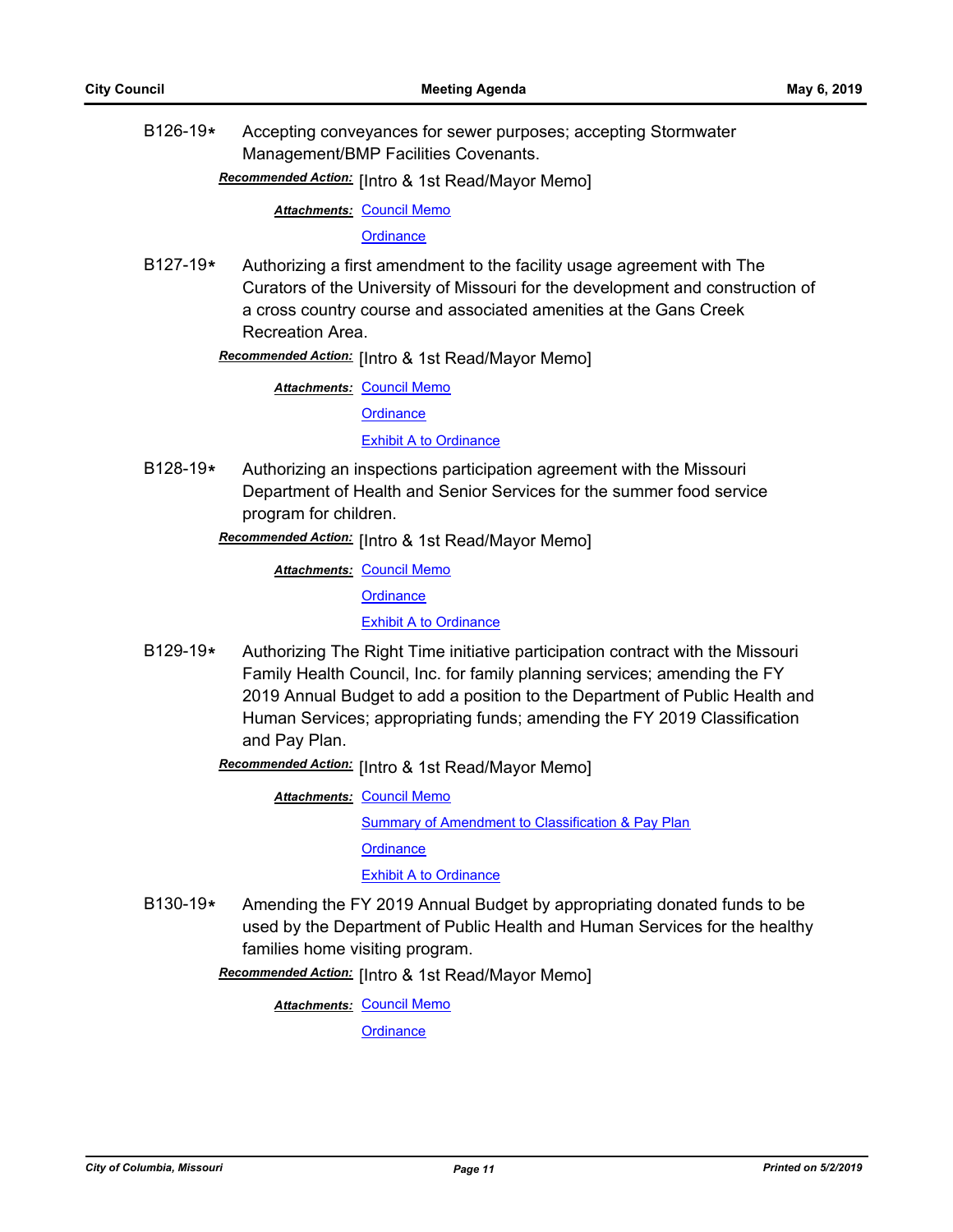B131-19**\*** Authorizing a Fixed Account Amendment to the Group Flexible Purchase Payment Deferred Variable Annuity Contract with Nationwide Life Insurance Company.

# Recommended Action: [Intro & 1st Read/Mayor Memo]

**Attachments: [Council Memo](http://gocolumbiamo.legistar.com/gateway.aspx?M=F&ID=5316a9f4-68e3-4eec-9af3-c69a45ed561c.docx)** [Explanation of Options for GMIR](http://gocolumbiamo.legistar.com/gateway.aspx?M=F&ID=e681bc1f-ca71-4000-a2bc-647bc8fb9c48.pdf) **[Ordinance](http://gocolumbiamo.legistar.com/gateway.aspx?M=F&ID=93fe3e58-6fd4-4a4b-9658-7281d0c2a5db.doc)** [Exhibit A to Ordinance](http://gocolumbiamo.legistar.com/gateway.aspx?M=F&ID=853db5d3-c489-4909-87ee-f8f39c0454af.pdf) [Exhibit B to Ordinance](http://gocolumbiamo.legistar.com/gateway.aspx?M=F&ID=2eed0ea4-0956-436a-b920-072d176935ea.pdf)

B132-19 Amending the FY 2019 Annual Budget to add positions to the Municipal Court to provide for increased costs due to changes in the administration of parking tickets; appropriating funds.

**Recommended Action:** [Intro & 1st Read/Mayor Memo]

#### **Attachments: [Council Memo](http://gocolumbiamo.legistar.com/gateway.aspx?M=F&ID=28272d17-0498-4826-aaed-e9f43c4c1a23.docx)**

#### **[Ordinance](http://gocolumbiamo.legistar.com/gateway.aspx?M=F&ID=faf482cf-85ba-4bcb-8eaf-07aa89033fa7.doc)**

B133-19 Amending the FY 2019 Annual Budget by appropriating funds to the Law Department - Prosecution Division to provide for increased costs due to changes in the administration of parking tickets.

**Recommended Action:** [Intro & 1st Read/Mayor Memo]

**Attachments: [Council Memo](http://gocolumbiamo.legistar.com/gateway.aspx?M=F&ID=a4129530-37d2-4271-aea6-5e15899610c1.docx)** 

**[Ordinance](http://gocolumbiamo.legistar.com/gateway.aspx?M=F&ID=d31f62cf-e60d-42e5-8487-2b91dac56fe9.doc)** 

B134-19 Amending Chapter 14 of the City Code relating to parking tickets and towing.

**Recommended Action:** [Intro & 1st Read/Mayor Memo]

**Attachments: [Council Memo](http://gocolumbiamo.legistar.com/gateway.aspx?M=F&ID=bc7eedda-39a5-454a-85a7-10ff7b810504.docx)** 

#### **[Ordinance](http://gocolumbiamo.legistar.com/gateway.aspx?M=F&ID=b69a2358-c0a4-4b71-8e23-c24037405a91.doc)**

**\*Non-zoning related introductory item that may be included on a future agenda as a consent item. Any such item can be removed from the consent agenda and placed under old business or new business at the request of a council member or any other interested person. The request must be made at the beginning of the council meeting at which the council bill or resolution is scheduled to be acted upon.** 

**\*\*Zoning related introductory item that may be included on a future agenda as a consent item. Any such item can be removed from the consent agenda and placed under old business at the request of a council member or any other interested person. The request must be made to the city clerk before noon on the Wednesday before the council meeting at which the council bill is scheduled to be considered for passage.**

**Non-asterisk items are expected to be included in a future agenda as a public hearing or an old business item.**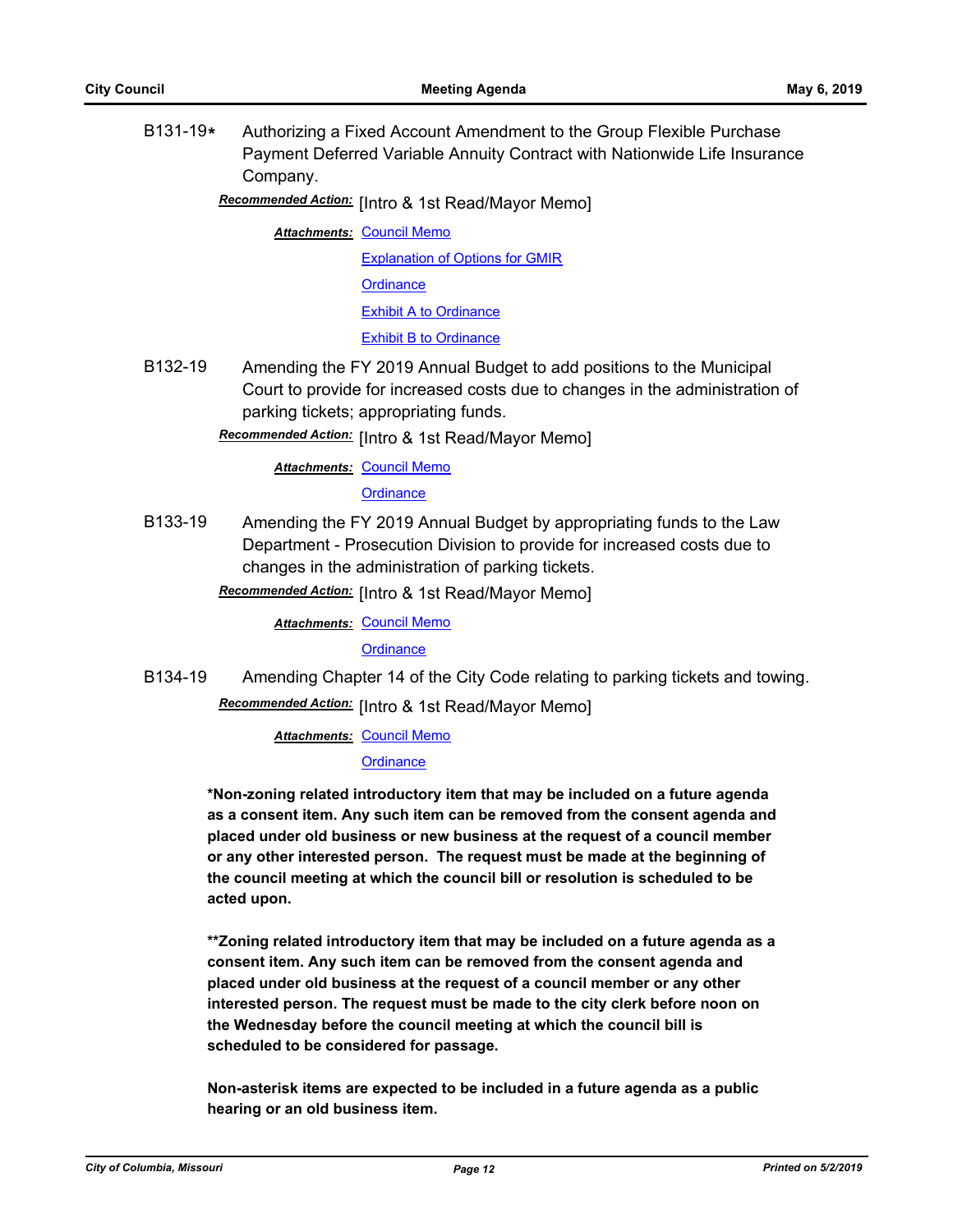| Х. | <b>REPORTS</b> |                                   |                                                                           |
|----|----------------|-----------------------------------|---------------------------------------------------------------------------|
|    | REP35-19       |                                   | Central Bank of Boone County Time Capsule Certificate of Deposit.         |
|    |                | <b>Recommended Action: [Memo]</b> |                                                                           |
|    |                |                                   | <b>Attachments: Council Memo</b>                                          |
|    | REP36-19       |                                   | Growth Impact Study and Annexation/Sewer Policy.                          |
|    |                | Recommended Action: [Memo]        |                                                                           |
|    |                |                                   | <b>Attachments: Council Memo</b>                                          |
|    | REP37-19       |                                   | Administrative Public Improvement Project - Sinclair Road and Southampton |
|    |                | Road Sidewalk Gaps.               |                                                                           |
|    |                | Recommended Action: [Memo]        |                                                                           |
|    |                |                                   | <b>Attachments: Council Memo</b>                                          |
|    |                |                                   | <b>Administrative Public Improvement Project Form</b>                     |
|    |                |                                   | <b>Location Diagram</b>                                                   |
|    |                |                                   | <b>Sidewalk Gap Layout</b>                                                |
|    | REP38-19       |                                   | Additional Payments Audit Report.                                         |
|    |                | Recommended Action: [Memo]        |                                                                           |
|    |                |                                   | <b>Attachments: Council Memo</b>                                          |
|    |                |                                   | <b>Add Pays Final Audit Report</b>                                        |
|    | REP39-19       |                                   | Burns and McDonnell Organic Waste Management Study.                       |
|    |                | Recommended Action: [Memo]        |                                                                           |
|    |                |                                   | <b>Attachments: Council Memo</b>                                          |
|    |                |                                   | <b>Organic Waste Management Study</b>                                     |
|    | REP40-19       |                                   | Social Services Funding Allocation Process Report.                        |
|    |                | Recommended Action: [Memo]        |                                                                           |
|    |                |                                   | <b>Attachments: Council Memo</b>                                          |
|    | REP41-19       |                                   | Contract Compliance and Other Information Related to Bird Scooters.       |
|    |                | Recommended Action: [Memo]        |                                                                           |
|    |                |                                   | <b>Attachments: Council Memo</b>                                          |
|    |                |                                   | <b>Notice of Default</b>                                                  |
|    | REP42-19       | Funds.                            | Amendment to the FY 2019 Annual Budget - Intra-Departmental Transfer of   |
|    |                | Recommended Action: [Memo]        |                                                                           |
|    |                |                                   | <b>Attachments: Council Memo</b>                                          |
|    |                |                                   | <b>Non-Capital Transfers</b>                                              |
|    |                |                                   |                                                                           |